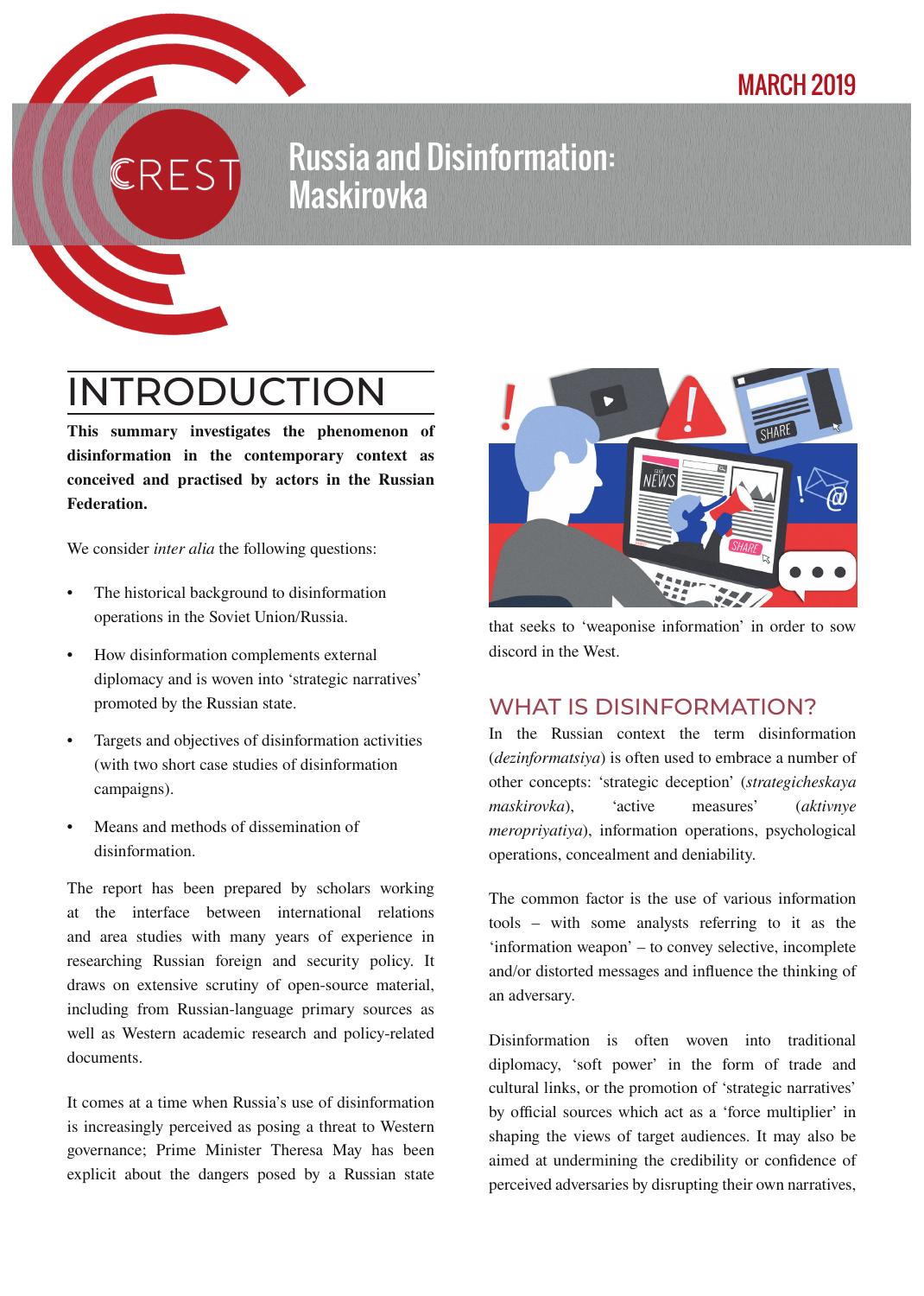sowing confusion and mistrust, and – according to some studies - fostering 'networks of influence' (political, business, security, media) that seek to undermine state cohesion or even achieve state capture.

Disinformation activities can be difficult to trace; carefully selected ideas and opinions may be interwoven with factual narratives, making it difficult to assess the veracity of open-source empirical information. It can be particularly problematic to assess to what extent disinformation influences target audiences. Relatively little research has been done on establishing a conceptual and methodological framework that takes account of aims and future likely evolution of what has become known as 'information warfare'.

#### THE EVOLUTION OF 'ACTIVE MEASURES'

The use of propaganda as a weapon in political conflict emerged in the early Soviet period; during the Cold War, it was also employed by Western states in response to the perceived Soviet threat. Disinformation as understood today can be traced back to the later stages of the Cold War period. It was used 'to refer to the intentional promotion of false, incomplete or misleading information, often in combination with factual information, in order to 'deceive, misinform, and/or mislead the target'; this included 'actions to convey and (or) deny selected information and indicators to foreign audiences to influence their emotions, motives and objective reasoning'. This later became known as 'active measures', involving 'certain overt and covert techniques for influencing events and behaviour in, and the actions of, foreign countries' in a number of ways:

- Influencing the policies of another government.
- Undermining confidence in its leaders and institutions.
- Disrupting relations between other nations.
- Discrediting and weakening governmental and non-governmental opponents.

Overt and covert propaganda is deployed to influence audiences, with messaging disseminated as part of wider disinformation campaigns. 'Active measures' use an adversary's existing weaknesses against himself by amplifying pre-existing discord. Soviet 'active measures' were targeted at 'political leaders, opinionmakers, the media, business leaders and the general public of Western countries' through the deliberate dissemination of false or misleading information in the media, leaking stolen or forged documents, promoting disruptive political movements and engaging experts to influence policy in line with Soviet interests. Russian disinformation and 'active measures' today, appear to be a continuation of Soviet-era practices.

#### DISINFORMATION AND RUSSIA'S 'STRATEGIC NARRATIVES'

Strategic narratives, defined as a form of communication through which political actors attempt to give meaning to the past, present and future in order to underpin broader political objectives, can shape behaviour domestically and internationally by structuring thought and action. They work simultaneously at multiple points on a 'spectrum of persuasion'; they contribute to persuading rational actors to behave in a particular way or structure perceptions of the international environment, the identity of actors and the meaning of the system. The concept also recognises that communication in international affairs is often a matter of contestation, not just benign attraction. Sovereign countries able to influence discourse among states may thus occupy a privileged position in deciding the rules and norms within international society. Unlike Soviet propaganda, Russian narratives have little genuine ideological content.

At the same time, a more salient feature of Russia's strategic narrative since the onset of the Ukraine conflict has been an increasing anti-Western, and particularly anti-American, discourse. Relations with the West are portrayed as a 'competitive struggle' (*konkurentnaya bor'ba*), with Russia as one of the (re)emerging powers which are challenging Western hegemony in the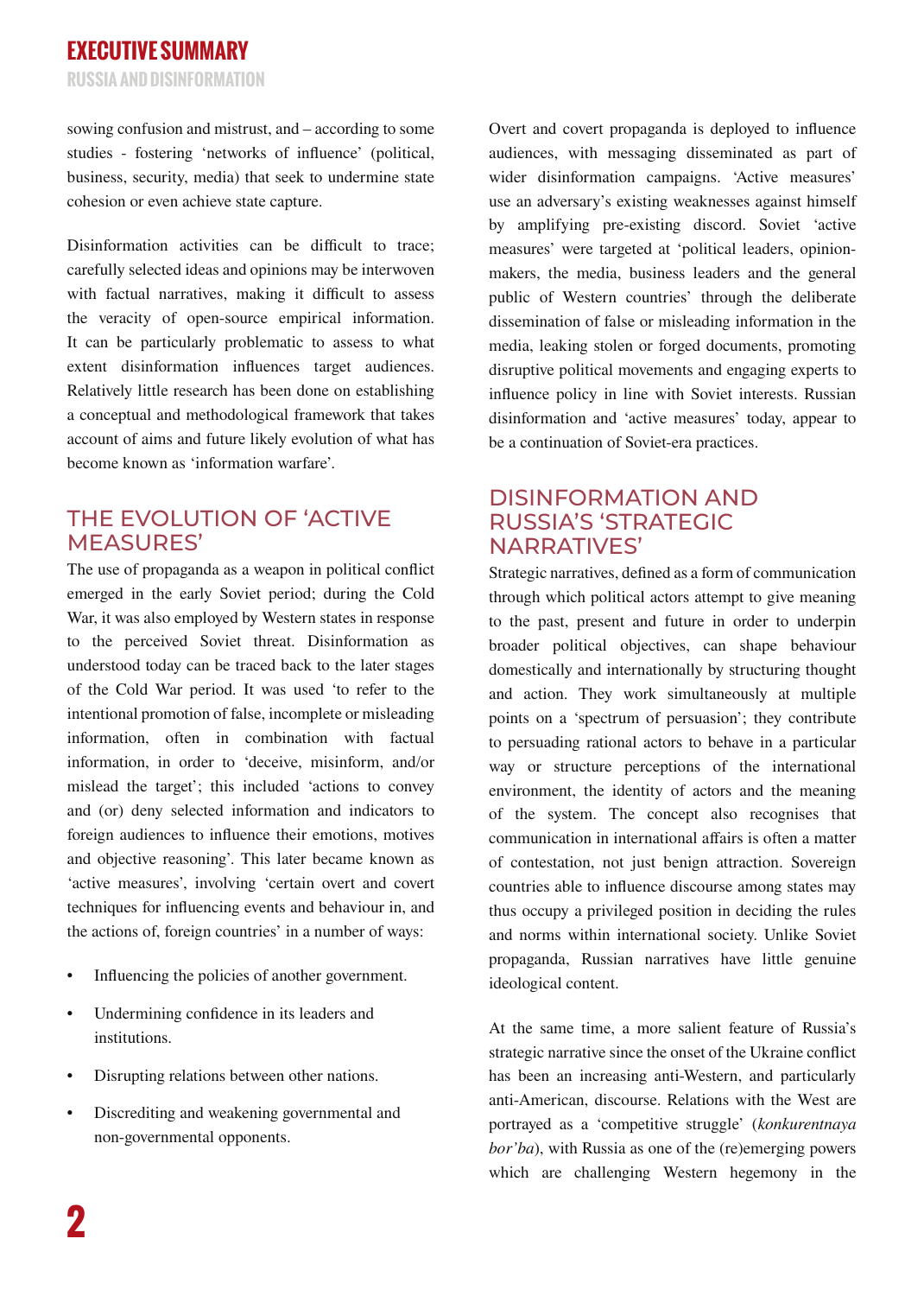international system and the obstruction of Russia's legitimate interests; Russian strategic narratives aim to promote or defend certain legal norms within a pluralist international order. The 'information struggle' is a key part of this confrontation.

#### OBJECTIVES OF DISINFORMATION: TARGETING THE ADVERSARY

As practised today by the Russian state, disinformation often purveys multiple versions of reality via a combination of official untruths or partial truths that are often mutually contradictory and via the omission of crucial facts. The coherence of the narrative in a specific case is less important than creating uncertainty about the facts on the ground.

#### CASE STUDIES: THE BALTIC STATES AND SYRIA

Several elements of Russia's strategic narratives, inscribed into the information campaign targeted at the Baltic states and executed with targeted digital disinformation aimed at weakening these states from within, have been identified (see Canadian Security Intelligence Service, 2018; Lucas and Pomeranzev, 2016; for a more detailed case study of Russia's involvement in Ukraine see the CREST report *Russia and Disinformation: The Case of Ukraine*).

This disinformation campaign is taking place in the context of a deteriorating security environment in the Baltic Sea region:

- Russia is portrayed as a 'besieged fortress', surrounded by hostile states and contained by NATO enlargement; the internal mobilisation of Russian society around the current regime is intended to influence the Russophone population in the Baltic States.
- At the same time, Russia's military presence in its Western Military District conveys the impression that NATO is powerless to protect the Baltic States' sovereignty and territorial integrity in the event of conflict.
- There has been a sustained campaign aimed at the revival of anti-American and anti-NATO sentiments in Europe.
- Russia is presented as an alternative to the liberal Western model, as the custodian of 'traditional' Christian conservative values and opponent of 'universal' individual rights.
- The spectre of the fragmentation of the EU is proclaimed.
- The Baltic states' historical ties with Russia as their liberator from Nazism are emphasised in information campaigns claiming that there are still fascist elements there (cf demonstrations orchestrated by Russian actors over the removal of the 'Bronze Soldier' in Tallinn in 2007, which involved an information campaign targeted at Russophone citizens of Estonia).

Disinformation surrounding Russia's intervention in the Syria conflict differ from those used in its neighbourhood and has a wider international resonance. Moscow pursues a sustained strategy of deflecting attention from Assad's campaign while delegitimising Western political and military actions:

- Russia is fighting international terrorism in Syria, supporting the legitimate authorities in the shape of the Assad regime against the 'terrorist' opposition, thereby helping to sustain Syria's sovereignty and maintain regional stability.
- The US is favouring opposition groups linked to al-Qaeda with the aim of using them to unseat Assad and carry out 'regime change' on the Iraq or Libya model – even that the US is defending Islamic State and contributing to its crimes.
- Reports that Russia's indiscriminate air strikes have led to civilian casualties have been routinely dismissed as 'fake news'; Russian officials represent the residents of opposition-held areas as combatants and thus legitimate military targets, blurring the distinction between extremist Islamist forces and other opposition groups, and attack the